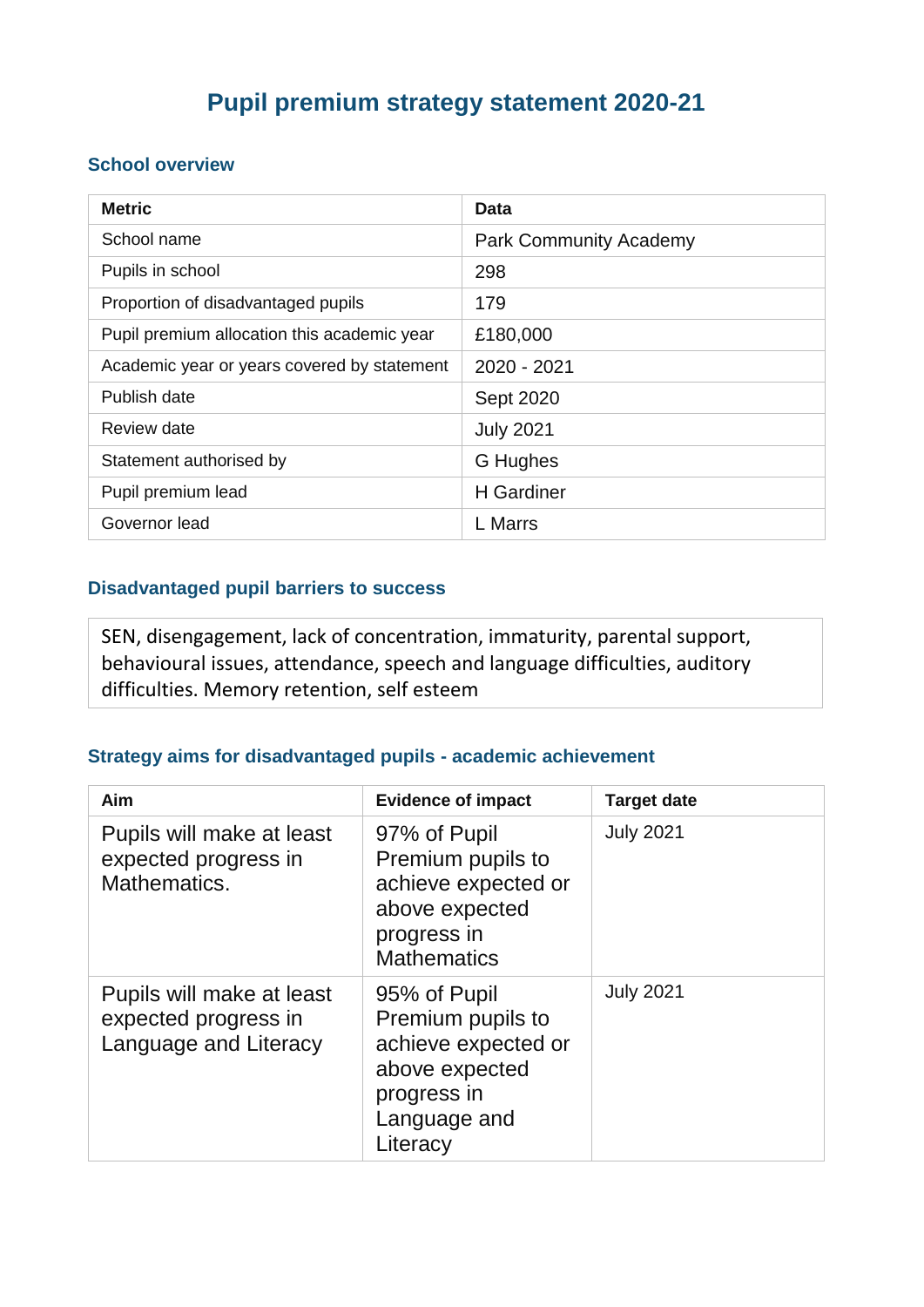| Pupils will make at least<br>expected progress in<br><b>PSHE</b> | '96% of Pupil<br>Premium pupils to<br>achieve expected or<br>above expected<br>progress in PSHE | <b>July 2021</b> |
|------------------------------------------------------------------|-------------------------------------------------------------------------------------------------|------------------|
|------------------------------------------------------------------|-------------------------------------------------------------------------------------------------|------------------|

### **Strategy aims for disadvantaged pupils – wider outcomes (e.g. independence)**

| Aim                                                                          | <b>Evidence of impact</b>                                                                                                      | <b>Target date</b> |
|------------------------------------------------------------------------------|--------------------------------------------------------------------------------------------------------------------------------|--------------------|
| 49% of Year 9 pupils are<br>able to travel to school on<br>public transport. | Increase from 39%<br>of pupils to 49% of<br>pupil to no longer<br>require the provision<br>of SEN transport.                   | <b>July 2021</b>   |
| Support for extra<br>curricular activities<br>including residential trips    | All pupils able to<br>share their<br>experiences and<br>develop social skills<br>that they will support<br>them in later life. | <b>July 2021</b>   |

### **Teaching priorities for current academic year**

| <b>Measure</b>       | <b>Activity</b>                                                                                                                                                                        |
|----------------------|----------------------------------------------------------------------------------------------------------------------------------------------------------------------------------------|
| Priority 1           | Specialist lead in Mathematic rolling out maths<br>Mastery throughout the school. Functional Maths<br>used within key stage 2.<br>£8890                                                |
| Priority 2           | Specialist lead in English leading on phonics<br>targeted groups. £8890                                                                                                                |
| Priority 3           | Specialist leads in PSHE rolling out the careers Start<br>Profile<br>SRE curriculum reviewed and modified to be<br>delivered throughout the school<br>£8890                            |
| Barriers to learning | SEN, disengagement, lack of concentration,<br>immaturity, behavioural issues, attendance,<br>speech and language difficulties, auditory<br>difficulties. Memory retention, self esteem |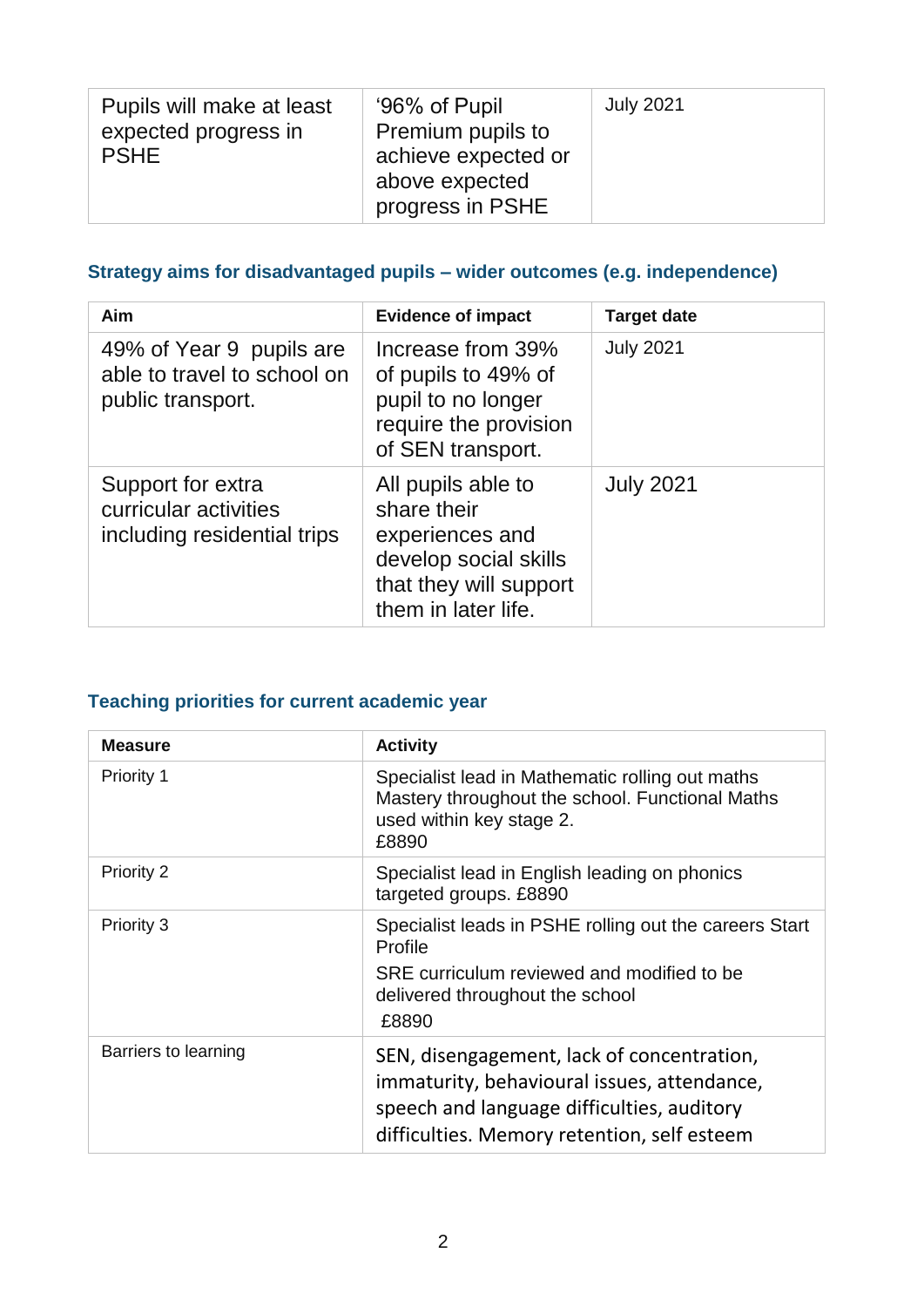# **Targeted academic support for current academic year**

| <b>Measure</b>       | <b>Activity</b>                                                                                                                                                                        |
|----------------------|----------------------------------------------------------------------------------------------------------------------------------------------------------------------------------------|
| Priority 1           | Food hampers provided to all pupils/families who are<br>self-isolating £4,000                                                                                                          |
| Priority 2           | Specialist lead in English working with targeted<br>phonics groups. £4445                                                                                                              |
| Priority 3           | SRE delivery throughout provided by external<br>provider £10000                                                                                                                        |
| Priority 4           | Pastoral Interventions - 'Life Coach Leads / Mentor<br>Role extended and developed. Increase mentor<br>roles with a focus on mental health.<br>£4,500                                  |
| Barriers to learning | SEN, disengagement, lack of concentration,<br>immaturity, behavioural issues, attendance,<br>speech and language difficulties, auditory<br>difficulties. Memory retention, self esteem |

# **Wider strategies for current academic year**

| <b>Measure</b>       | <b>Activity</b>                                                                                                                                                                                                                                                                                |
|----------------------|------------------------------------------------------------------------------------------------------------------------------------------------------------------------------------------------------------------------------------------------------------------------------------------------|
| Priority 1           | Programme of after school activities both within<br>school year and also holiday clubs<br>£15,000                                                                                                                                                                                              |
| Priority 2           | Provision of training to develop confidence in public<br>transport.<br>£10,000                                                                                                                                                                                                                 |
| Priority 3           | Life Skills curriculum embedded at PCA<br>£8,000                                                                                                                                                                                                                                               |
| Priority 4           | School uniform and PE Kit - September and March,<br>uniform allocated per pupil<br>This is include additional age appropriate needs -<br>waterproofs, swimwear/towel, work boots/wellies/<br>overalls.<br>Cooking ingredients for Food Technology lessons<br>will also be included.<br>£10,000 |
| Barriers to learning | SEN, disengagement, lack of concentration,<br>immaturity, parental support, behavioural issues,<br>attendance, speech and language difficulties,<br>auditory difficulties. Memory retention, self<br>esteem                                                                                    |